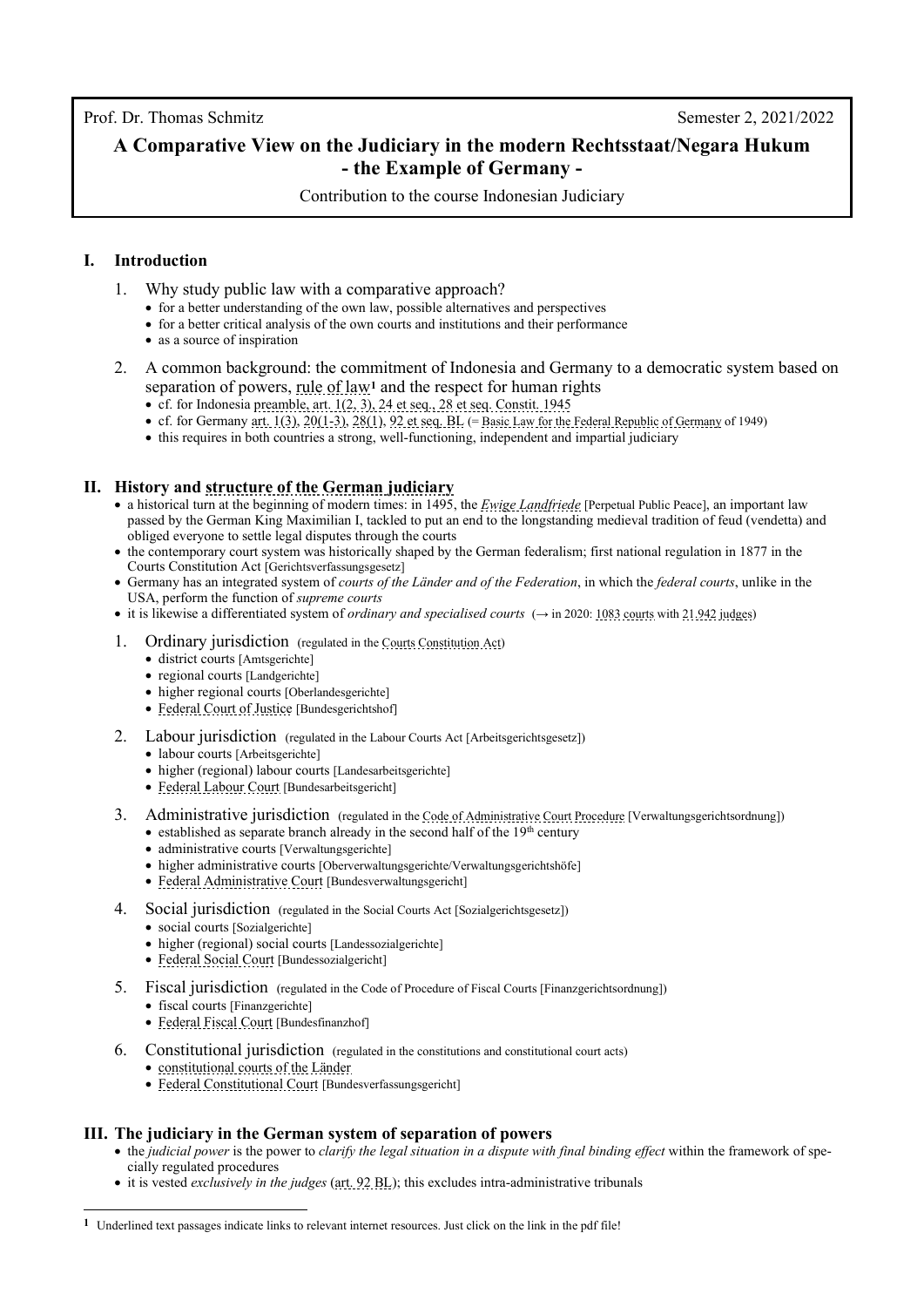- in addition to their judicial function, the local district courts have a non-contentious jurisdiction [Freiwillige Gerichtsbarkeit] in some special fields (e.g. family and inheritance law), and operate the public registers (land register, commercial register etc.)
- the judicial power is *equal to the legislative and executive power*; there is no legal or de facto hierarchy or control by the others (except the possibility to excert a certain influence via the election judges, see infra, VI.1)
- the [Federal Constitutional Court](https://www.bundesverfassungsgericht.de/EN/Das-Gericht/das-gericht_node.html;jsessionid=3D7DB18A305330F65945272916BD5B02.1_cid506) even has the status of a constitutional organ (with ow[n rules of procedure](http://www.gesetze-im-internet.de/englisch_bverfggo/) and independent budgeting) • the judicial power is *more strictly separated* from the other powers than those from each other
	- no functional interlockings as they exist between legislative and executive
	- stricter personal separation of powers:
		- federal const. justices may not be member of federal or Land constitutional organs [\(art. 94\(1\) phrase](https://www.gesetze-im-internet.de/englisch_gg/englisch_gg.html#p0532) 3 BL) or practise any other profession than that of a law professor [\(sect. 3\(4\) FCC Act\)](https://www.gesetze-im-internet.de/englisch_bverfgg/englisch_bverfgg.html#p0022)
	- judges may not perform concurrently duties of judicial function and of legislative or executive function [\(sect. 4\(1\) German](https://www.gesetze-im-internet.de/englisch_drig/englisch_drig.html#p0020)   [Judiciary Act](https://www.gesetze-im-internet.de/englisch_drig/englisch_drig.html#p0020) (= GJA) [Deutsches Richtergesetz])

### **IV. The mission of the judiciary under the rule of law**

- partially regulated in the Basic Law but mainly worked out in the jurisprudence and/or developed in practice
- 1. The mission to enforce the law in every individual case
	- under the rule of law, the law is not a vague guideline but absolutely binding and must be respected and, where necessary, enforced by the courts in every single case
	- this is reflected in special fundamental rights that guarantee *effective individual legal protection* to the citizen: - the right to effective legal protection in civil law matters
		- the right to effective legal protection against public authority [\(art. 19\(4\) BL\)](https://www.gesetze-im-internet.de/englisch_gg/englisch_gg.html#p0105)
		- the right to the lawful judge [\(art. 101 BL\)](https://www.gesetze-im-internet.de/englisch_gg/englisch_gg.html#p0565)
		- the right to be heard at the court [\(art. 103\(1\) BL\)](https://www.gesetze-im-internet.de/englisch_gg/englisch_gg.html#p0570)
- 2. In particular: the mission to enforce fundamental rights
	- the fundamental (constitutional) rights of the citizen bind the legislature, the executive and the judiciary in every single case as *directly applicable law* [\(art. 1\(3\) BL\)](https://www.gesetze-im-internet.de/englisch_gg/englisch_gg.html#p0019)
	- this makes it the primary mission of every court of justice, within its jurisdiction, to enforce them
	- thus, special human rights courts, commissions or commissioners are obsolete
	- wherever the applicable statutory law is incompatible with fund. rights, the court must suspend proceedings and refer the law to examination by the Federal Constitutional Court [\(concrete constitutional review,](https://www.bundesverfassungsgericht.de/EN/Verfahren/Wichtige-Verfahrensarten/Konkrete-Normenkontrolle/konkrete-normenkontrolle_node.html) [art. 100\(1\) BL\)](https://www.gesetze-im-internet.de/englisch_gg/englisch_gg.html#p0561)

### 3. The mission to enforce the law, not the will or interest of the people

- the judge is bound only by the law and his mission is solely to enforce the law nothing else (cf[. art. 97\(1\) BL\)](https://www.gesetze-im-internet.de/englisch_gg/englisch_gg.html#p0550)
- it is not the mission of the judge to defend the interest of the people (public interest) against cronyism or self-serving politics, except where they condensate in illegal acts which fall under his jurisdiciton
- the *judge must resist any social or political pressure* and enforce the law independently from the will, if necessary even against the firm resistance of the people

#### **Practical case: Defending the freedom of assembly against the people**

In a German city, a satanic sect causes a stir: They pray to Satan, worship for the reign of evil and follow rites considered immoral by others. One day, the sect plans a public march with a public service in honour of Satan. Although all legal requirements are met and there are no indications for any possible illegal actions, the police authority prohibits the march. It points out that according to surveys 90 percent of the population are strictly against it, all major religious groups in the city have asked for its prohibition and there may be the risk of violent attacks of angry citizens on the demonstration. After an objection has been rejected, the sect files an action for the annulment of the prohibition before the competent administrative court. How will the court, all judges being devout Catholics, decide?

The judges will annul the prohibition, because the march does not bear the risk of violations of the law and therefore not represent a threat to public security and order and, consequently, the legal requirements for a ban are not met and the freedoms of assembly and of religion of the sect and its followers are violated. It is irrelevant that 90 percent of the population are strictly against the march and other religious groups ask for its prohibition, since the fundamental rights of the sect and its followers apply without regard to the attitude of others. Other citizens may express their disgust at a counterdemonstration but cannot request the prohibition of a demonstration they do not like. In case of violent attacks the police must intervene against the intolerant mob, not against the peaceful demonstrators. Only in the rare case that the local police forces would not be strong enough may the organisers be asked to postpone the march so that the police can organise more robust security forces.

The judges will annul the prohibition, although they are devout Catholics and may be disgusted themselves. Their own religious beliefs and the demands of their Church will not influence their judgment. They may, however, later join a peaceful counterdemonstration privately.

#### 4. The phenomenon, legitimacy and limits of judicial further development of law

- in the modern complicated and fast-changing civilisation and society, the legal provisions in statutes, regulations and the constitution cannot capture in their wording all the new emerging problem and case constellations; often, they confine themselves to take basic decisions, provide a legal framework and determine the direction, but leave specific legal questions to the courts, who answer them by way of judicial further development of law
- besides, judicial further development of law can be necessary to avoid loopholes or ensure the operability and practical effect of the existing law
- main areas[: constitutional law](http://www.thomas-schmitz-yogyakarta.id/Downloads/Schmitz_ConstDevel_slide1.pdf) (concretisation of constit. principles, fundamental rights doctrine), administrative law (adaptation of classical concepts like "public security and order") but also civil law (continuing development of concepts such as "in bona fid[e/good](https://www.gesetze-im-internet.de/englisch_bgb/englisch_bgb.html#p0731)  [faith"](https://www.gesetze-im-internet.de/englisch_bgb/englisch_bgb.html#p0731) [Treu und Glauben], "boni mores" [gute Sitten] or ["unfair commercial practices"](https://www.gesetze-im-internet.de/englisch_uwg/englisch_uwg.html#p0029) [unlautere geschäftliche Handlungen])
- common methods of judicial further development of law:
- *creative interpretation of indefinite legal concepts* in written norms
- *creative interpretation of several norms read together*, leading to the "discovery" of new rights and principles
- in some cases also creation of unwritten legal institutions that integrate well with the written law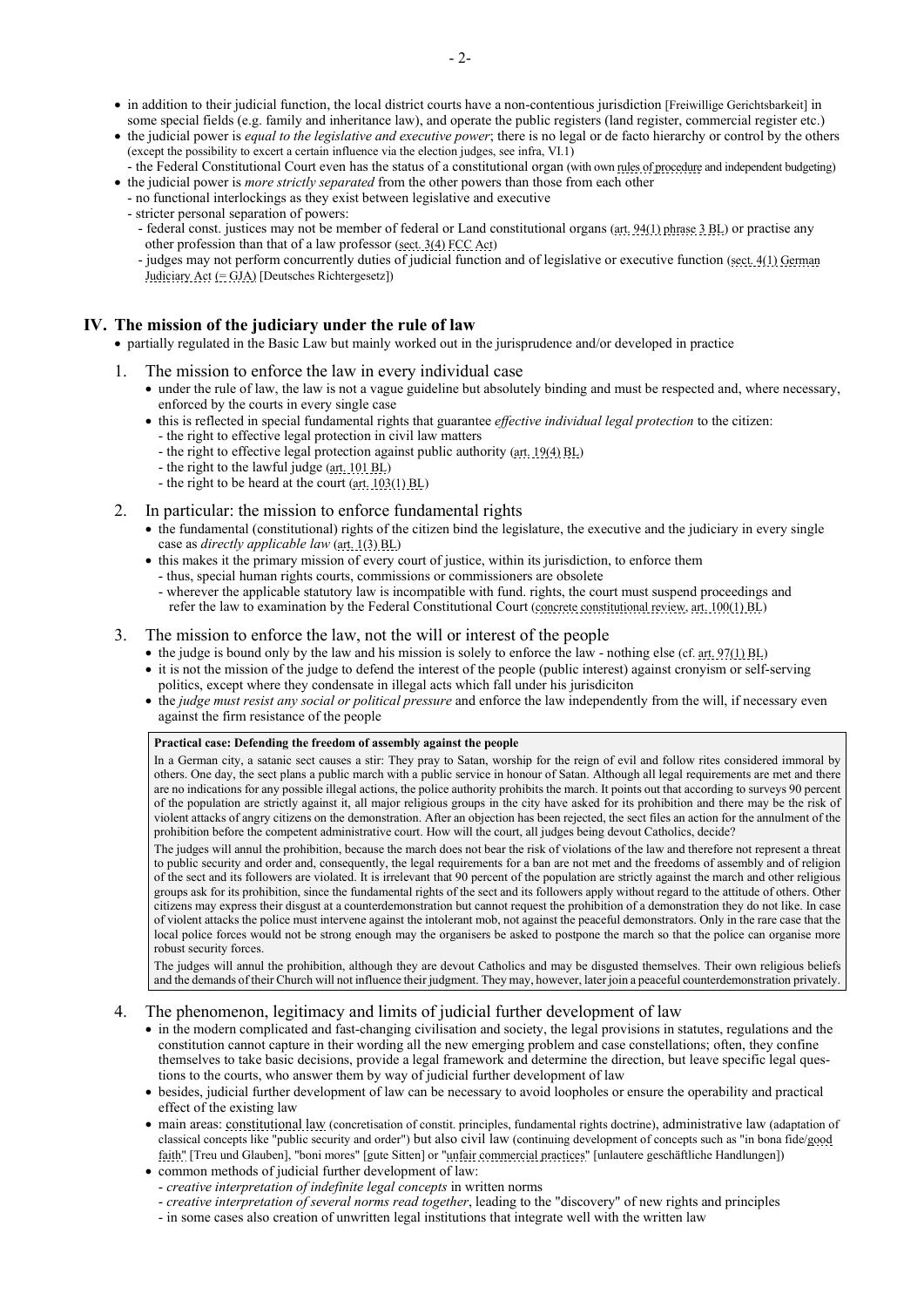- **Example: the** *[Census Act decision](http://www.kas.de/wf/doc/26197-1442-1-30.pdf)* **of the German** *Federal Constitutional Court* **of 1983** (BVerfGE 65, 1, see link, pl 144 ff.)
- "discovery" of a fundamental right to informational self-determination (data protection right) in the Basic Law of 1949, derived from
- [art. 2\(1\)](https://www.gesetze-im-internet.de/englisch_gg/englisch_gg.html#p0023) read together wit[h art. 1\(1\) BL](https://www.gesetze-im-internet.de/englisch_gg/englisch_gg.html#p0019)
- background and legitimation: the need for a fund. right of data protection even under a constitution that is older than the first computers
- the often not so clear limits of judicial further development of law:
- *"further developing" of the existing law,* consistantly within its lines and concepts, *not making of new law*
- further development of, not against the existing written law ( $\rightarrow$  no "correction" of the law by the judge)

# **V. The independence of the judiciary in Germany**

- judicial independence shall *ensure* the *objectivity and impartiality* of the judiciary
- the German law focuses on the *independence of the individual judge*, not of the court [\(art. 97 BL,](https://www.gesetze-im-internet.de/englisch_gg/englisch_gg.html#p0550) [sect. 25 et seq. GJA\)](https://www.gesetze-im-internet.de/englisch_drig/englisch_drig.html#p0161)
	- not only a privilege but *also an obligation:* even in private life, including political activities, a judge must conduct himself in such a manner that confidence in his independence is not jeopardised [\(sect. 39 GJA\)](https://www.gesetze-im-internet.de/englisch_drig/englisch_drig.html#p0215)
	- for this reason, judges are not allowed to give legal opinions or legal advice for renumeration outside of their official duties [\(sect. 41 GJA\)](https://www.gesetze-im-internet.de/englisch_drig/englisch_drig.html#p0220)
- [public prosecutors](https://www.jstor.org/stable/44026529) do not enjoy independence; they are civil servants and bound by instructions

### 1. Professional independence

- the judge is not subject to any instructions in his substantive work with the cases, including in his procedural decisions
- he is, however, not independent in purely organisational matters (e.g. the use of IT), matters of court administration or the performance of non-judicial functions
- 3. Personal independence
	- the Basic law guarantees that professional judges may not be involuntarily dismissed, suspended, transferred or prematurely retired, except for reasons and in a manner specified by the laws and by virtue of a judicial decision (art.  $97(2)$  BL)
	- the German Judiciary Act concretises that judges can only be transferred to another office or discharged from office in judicial impeachment proceedings, in formal disciplinary proceedings, if reasons unconnected with their judicial occupation make it imperative to avoid grave prejudice to the administration of justice or on changes made to the organisation of the courts [\(sect. 30, 31](https://www.gesetze-im-internet.de/englisch_drig/englisch_drig.html#p0177) GJA)
	- disciplinary measures against judges are taken by the judiciary itself by special *judicial service courts* established within the Federal Court of Justice and courts of the Länder
	- judges turning militantly against the free and democratic constitutional order can be *impeached* before the Federal Constitutional Court [\(art. 98\(2\) BL](https://www.gesetze-im-internet.de/englisch_gg/englisch_gg.html#p0553) and corresponding Land law[, sect. 13 no. 9,](https://www.gesetze-im-internet.de/englisch_bverfgg/englisch_bverfgg.html#p0067) [58 et seq. FCC Act\)](https://www.gesetze-im-internet.de/englisch_bverfgg/englisch_bverfgg.html#p0279)
		- so far, this element of [defensive democracy](http://www.thomas-schmitz-yogyakarta.id/Downloads/Schmitz_Defensive-Democracy_UNMUL-CALS-2022.pdf) has not been used in practice

# **VI. How to become a judge in Germany**

- 1. The recruitment of judges in Germany
	- candidates must be German, back the free and democratic constitutional order, be qualified to hold judicial office (see infra, VI.2.d) and have the necessary social skills [\(sect. 9 GJA\)](https://www.gesetze-im-internet.de/englisch_drig/englisch_drig.html#p0220)
	- they will first be appointed judges on probation and after no more than 5 years judges for life [\(sect. 12 GJA\)](https://www.gesetze-im-internet.de/englisch_drig/englisch_drig.html#p0084)
	- there is no judicial commission as in Indonesia
	- the judges of the Länder (the largest part) are selected
	- in some Länder by the Ministry of Justice
	- in others jointly by the Ministry and a committee for the selection of judges
	- in others by the higher regional courts;

the *selection* is *strictly based on personal and professional qualifications*, without regard to personal relations or the political or religious orientation of the candidates; usually only the best lawyers have a chance

- the small number of federal judges is appointed by the Federal President but chosen jointly by the competent federal minister and an ad hoc committee for the selection of the judges [Richterwahlausschuss] consisting of the competent Land ministers and an equal number of members elected by the Bundestag [\(art. 95\(2\) BL,](https://www.gesetze-im-internet.de/englisch_gg/englisch_gg.html#p0535) Judges Election Act [\[Richterwahlgesetz\]](http://www.gesetze-im-internet.de/riwg/BJNR003680950.html)) - this procedure opens possibilities for political influence, which are sometimes criticized in and outside Germany
- the *Federal Constitutional Court justices* are appointed by the Federal President but *elected with two-thirds majority* half by the Bundestag (upon proposal of a special [Committee\)](https://www.bundestag.de/richterwahl), half by the Federal Council [\(art. 94\(1\) BL,](https://www.gesetze-im-internet.de/englisch_gg/englisch_gg.html#p0532) [sect. 5 et seq. FCCA\)](https://www.gesetze-im-internet.de/englisch_bverfgg/englisch_bverfgg.html#p0032) - almost all are members of or close to the big parties (in rare cases to a small party) but nevertheless highly qualified
	- although the election is politicised, following intransparent informal arrangements, the elected justices have shown over decades an impressive political neutrality, due to their scientific professionalism and professional ethics but also under the pressure emanating from the constant critical review of their jurisprudence by the peers

### 2. The professional education of judges in Germany

- a) The study of law at a German university
	- comprehensive integrated studies of at least 4, usually 5 years, followed by a *combined university and state examination; no bachelor or master degree*
	- structure: fist basic studies [Grundstudium] with intermediate examination [Zwischenprüfung], then main studies [Hauptstudium] with option to choose a focus area [Schwerpunktbereich]
	- no tuition fees
	- many students make use of the option to study one semester in another European country under the European Union's *[Erasmus+ programme](https://erasmus-plus.ec.europa.eu/about-erasmus/what-is-erasmus)*